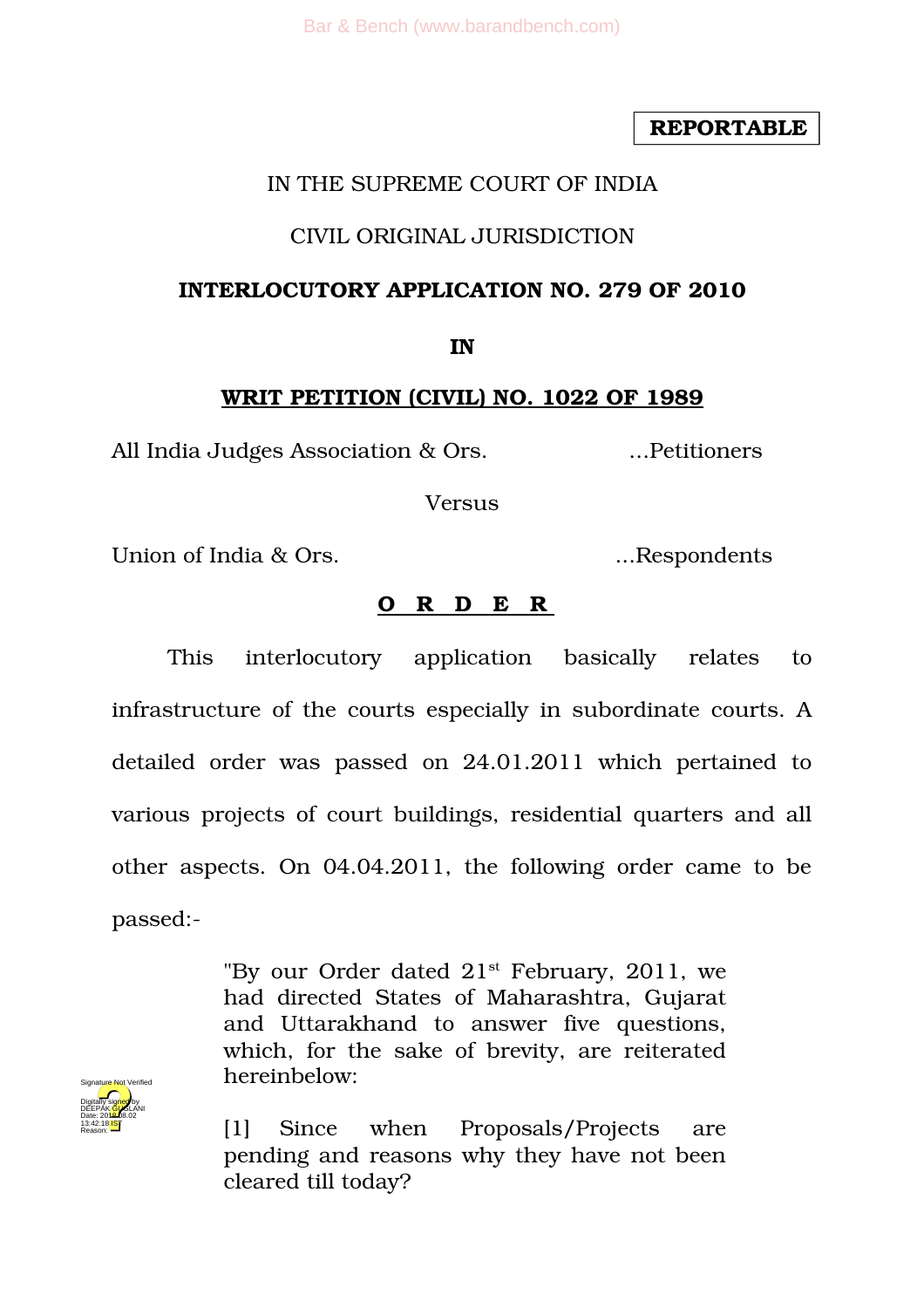[2] For how long and why Proposals pending for acquisition of land have not been cleared by the Collectors?

[3] Why Government lands, which are available, are not being urgently made available for Court Buildings and Residential Quarters?

[4] What steps are being taken to expeditiously complete Projects which are under construction?

[5] How many pending Proposals would receive administrative and financial sanction during the next Financial Year?

States of Gujarat and Maharashtra have sought time to put in their response. Request is granted. Hence, four weeks' time is granted. No further adjournment will be granted.

As far as State of Uttrakhand is concerned, we have examined the affidavits filed on  $1<sup>st</sup>$  April, 2011. The affidavits are vague. The State of Uttarakhand was required to answer each of the above five questions project-wise and format-wise but they have not done so.

In the circumstances, we direct the State of Uttarakhand to file a proper detailed and accurate affidavit to the questions posed. In addition, we direct the State to answer those questions project-wise and format-wise.

We may further add that vide Order dated  $24<sup>th</sup>$  January, 2011, we had requested various States, including States of Gujarat, Maharashtra and Uttarakhand, to furnish details of the nature of the work, the place at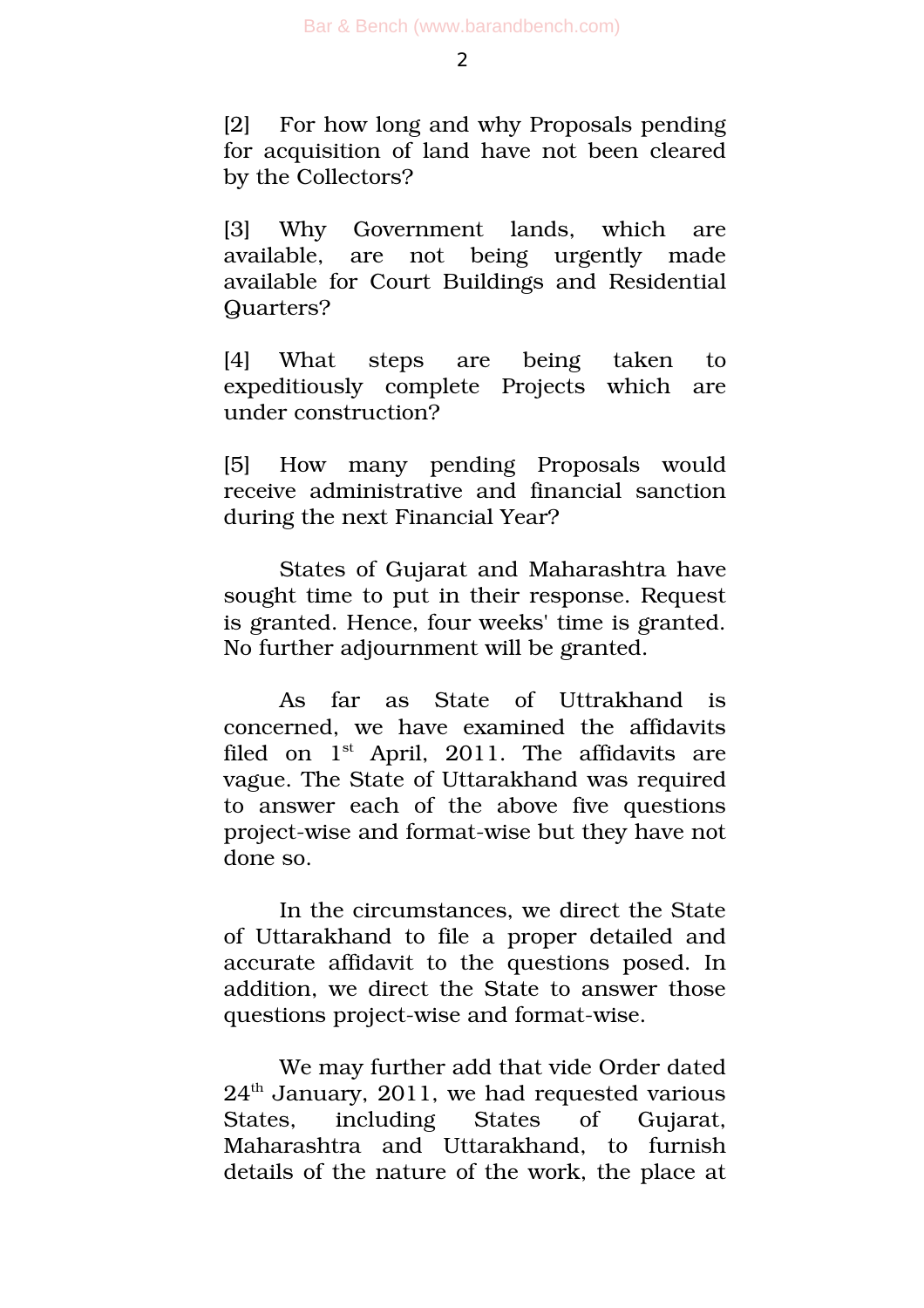which the project is located as well as the amount to be spent in respect of each of the project. Pursuant to the said order, we had also forwarded the requisite format in the form of Annexures I and II to all the three States. Since we are adjourning the matter by four weeks, we also direct the States of Uttarakhand, Gujarat and Maharashtra to give details duly filled in the formats Annexures I and II.

Place the matter on 9<sup>th</sup> May, 2011."

2. Thereafter, the matter was listed on many an occasion but it stood adjourned. In the meantime, it has been brought to the notice of the Court that there has been progress in the field of infrastructure inasmuch as the court projects (court rooms) have been constructed and other steps have been taken. But there are certain other spheres where immediate attention is required so that things are set right.

3. A sound infrastructure is the linchpin of a strong and stable judicial system. The responsibility for securing justice to the citizenry of our country rests upon the judiciary which makes it imperative upon the State to provide the judicial wing the requisite infrastructure commensurate with the constitutional obligation of the judiciary. It needs to be understood that without a robust infrastructure, the judiciary would not be able to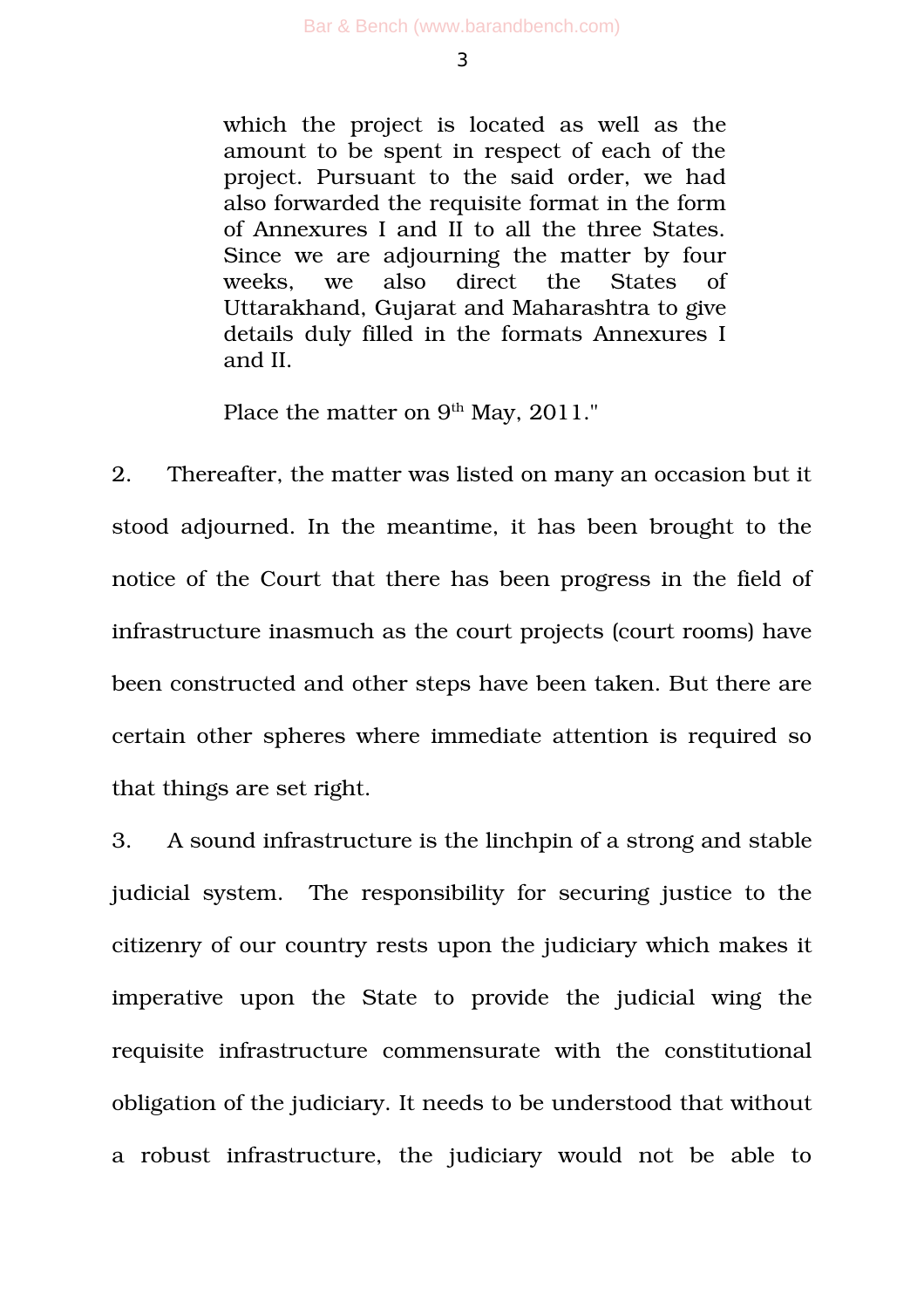Bar & Bench (www.barandbench.com)

4

function at its optimum level and, in turn, would fail to deliver

the desired results. While emphasizing the importance of judicial

infrastructure, the Court in *All India Judges Association and*

*others v. Union of India and others[1](#page-3-0)* has observed:

"Justice Delivery System is the bedrock of the rule of law, which is held to be the basic structure of the Constitution and it is our view that, in the absence of adequate judicial infrastructure, particularly for the subordinate Courts, it would not be possible to sustain rule of law in this Country. It is true that Courts do not generally issue directions in financial matters, however, we are of the view that Court fees, costs and fines constitute what is called "Measure" of what is spent on judicial infrastructure. This would be in consonance of doctrine of Reasonableness under the Constitution. Rule of Law assures the citizen of an effective civil and criminal justice system and judicial infrastructure is the cornerstone of justice delivery system without which Rule of law in this Court would fail."

[Emphasis supplied]

# 4. In *Brij Mohan Lal v. Union of India and others[2](#page-3-1)* , the

Court, while highlighting the infrastructural needs, has said:

"Article 21 of the Constitution of India takes in its sweep the right to expeditious and fair trial. Even Article 39A of the Constitution recognizes the right of citizens to equal justice and free legal aid. To put it simply, it is the constitutional duty of the Government to provide the citizens of the country with such judicial infrastructure and means of access to Justice so that every person is able to receive an expeditious, inexpensive and fair trial. The plea of financial

<span id="page-3-0"></span><sup>1</sup> (2010) 14 SCC 705

<span id="page-3-1"></span><sup>2 (2012) 6</sup> SCC 502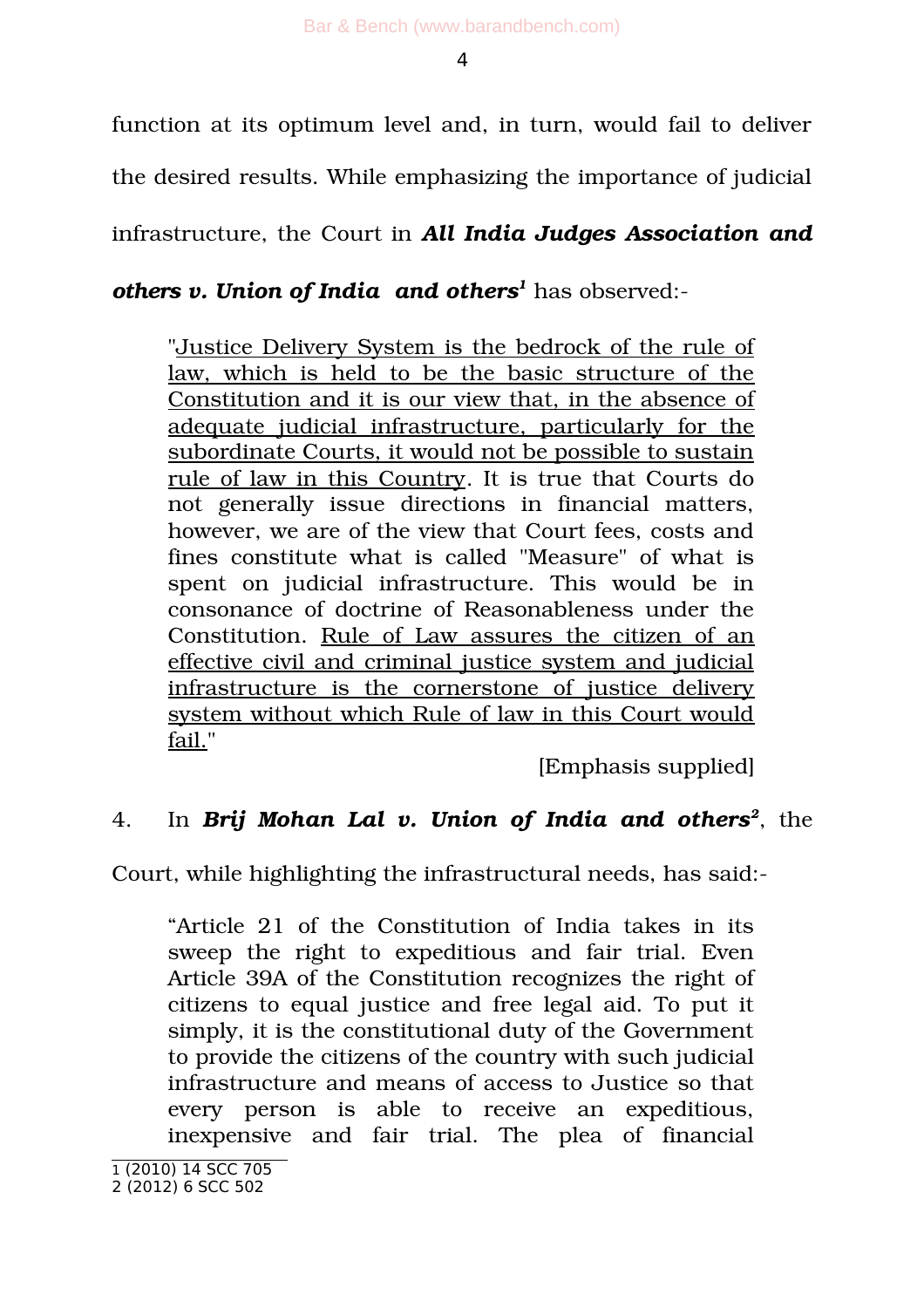limitations or constraints can hardly be justified as a valid excuse to avoid performance of the constitutional duty of the Government, more particularly, when such rights are accepted as basic and fundamental to the human rights of citizens."

5. The aforesaid two verdicts, as is noticeable, lay stress on infrastructure in the context of Rule of Law, effective civil and criminal justice system and the constitutional duty of the Government to provide the same and the principle of access to justice that does not accept the excuse of the Government as regards financial limitation.

6. It has to be firmly borne in mind and accepted as a reality that raising the infrastructure standards in the court complexes is the need of the hour as it is the basic requirement for the courts in the twenty-first century. We are absolutely clear that when people are aware of their rights, their desire to get the rights realised is enhanced and they would like to knock at the doors of the Court to shape their aspiration into reality. It is a welcome phenomenon and conceptually, Rule of Law nourishes and garners the said idea.The idea of speedy and quality justice dispensation system cannot be treated with *status quoist* approach, for the definition of infrastructure and the understanding of the same in all associated contexts changes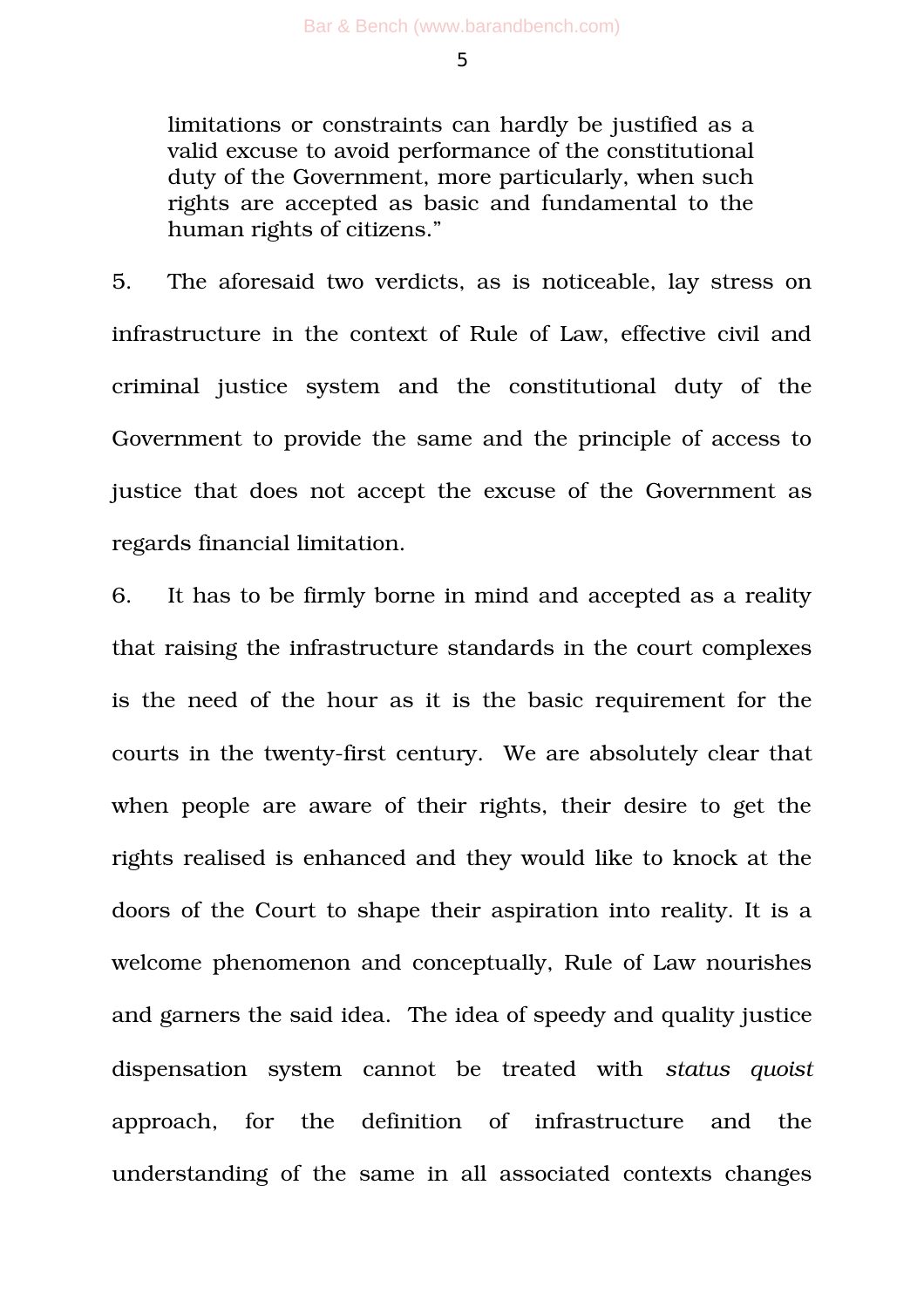with the passage of time and introduction of modern technology in many a sphere of life. The consumers of justice expect prompt and effective delivery of justice in an atmosphere that is acceptable**.** Therefore, infrastructure enhancement will go a long way in strengthening functioning of the court and would improve the productivity in the justice delivery system.

7. Be it noted, a court complex is not just a building. It is the building of justice which breathes and infuses life into the exalted and sublime ideals of justice. The widening gap between the ideal and the real and between the vision and the pragmatic realization of justice has to be bridged by proper access to justice for all.

8. It brings us to the focal point, i.e., judicial infrastructure which has been given relatively low importance, if not long neglected. That needs an overhaul. Apart from the metropolitan cities and State capitals, infrastructure in Courts, especially in the interior parts of the country, is dying out. It would not be wrong to say that some of them are just on the ventilator. A decrepit or crumbling court infrastructure inevitably results in causing impediment in access to justice. Undeniably, access to justice and rule of law is intrinsically linked. No democracy can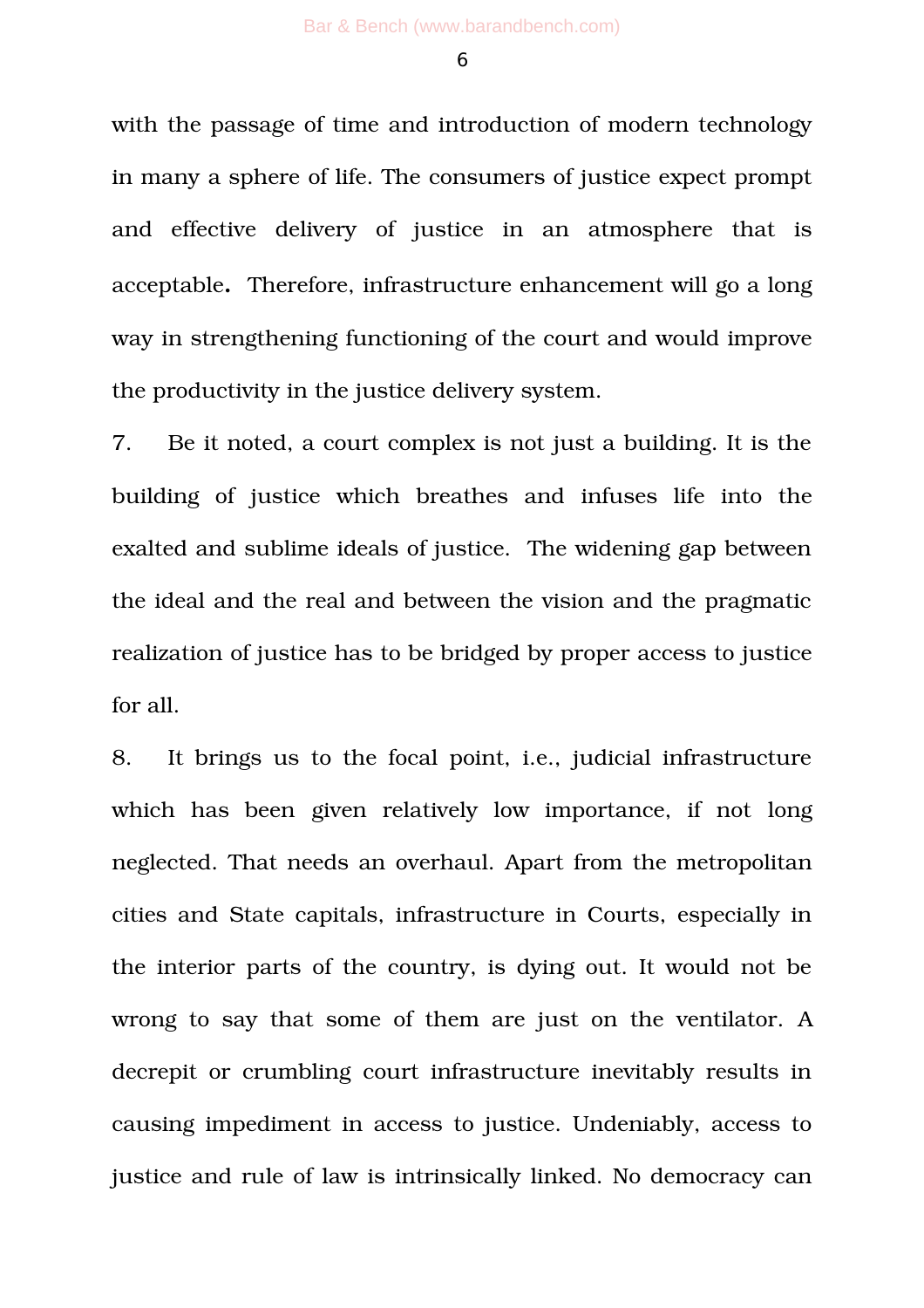afford to undermine the core values of rule of law. Thus, strengthening of court infrastructure requires immediate attention in the form of planning, enhanced budgeting and structured implementation or execution of the plans. Presently, most of the States are making budgetary provision as low as less than 1% of their total budget for the judiciary.

9. In view of the above, we deem it extremely necessary to declare that it is essential to provide basic infrastructural facilities, amenities, utilities and access oriented features in all Court complexes around the country as it is axiomatic that infrastructure forms the core for efficient and efficacious dispensation of speedy and qualitative justice.

10. The court development plan should comprise of three components - a short term (or annual plan); a medium term plan (or a five year plan); and a long term plan (ten year plan). The annual plans so prepared shall be incorporated into the five year plan which, in turn, rolls into the ten year plan. While focussing on judicial infrastructure, due regard has to be given to adequate and model court building, furniture, fixture, judges chamber, record/file storage, adequate sitting and recreation arrangement for staff and officers, sitting/waiting room for litigants and bar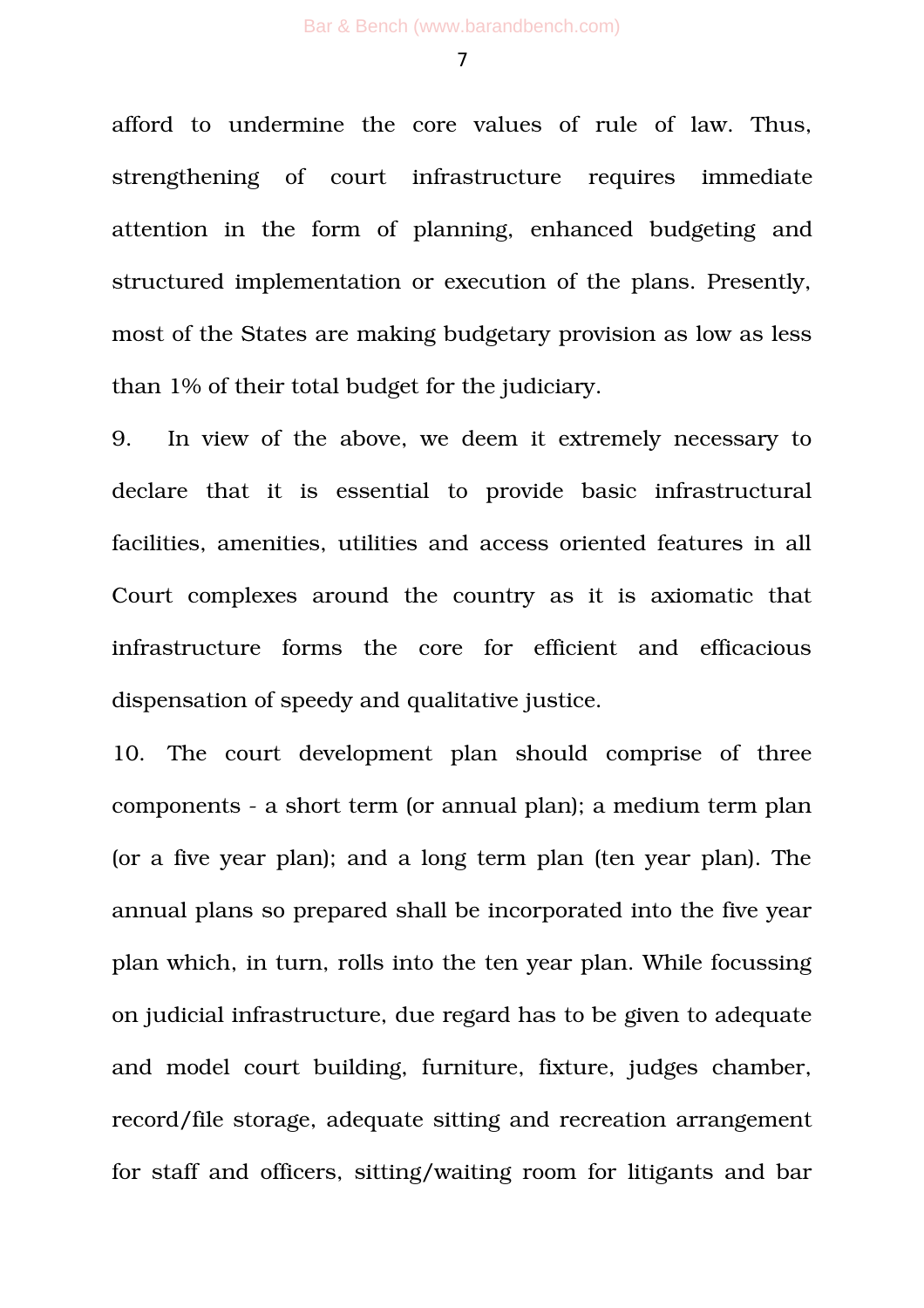members, latest gadgets and technology. In other words, the core factors in the design of a court complex must reckon  $-$  a) optimum working conditions facilitating increased efficiency of judicial officers and the administrative staff; b) easy access to justice to all and particularly to the underprivileged, persons with disability, women and senior citizens; c) safety and security of judges, administrative staff, litigants, witnesses and under-trial prisoners. The court complex must consist of:

- I. COURT BUILDING
	- Court rooms
	- Judges' chambers
	- Judges' residential complex
	- Litigants' waiting area
	- Administrative offices
	- Conference Hall/Meeting Room
	- Video conferencing rooms
	- Mediation centre/Legal Services Authority
	- Common rooms for male/female staff
	- Staff canteen
	- De-stress rooms for male /female staff
	- Office space for Government pleader/Public prosecutor/ Advocate General/Standing Counsel for Union of India with separate cubicles for conducting conferences and including space for accommodating their Secretarial staff and files
	- Support facilities like ramp, crèche, etc.

## II. SPACE FOR LAWYERS/LITIGANTS

- Bar rooms for ladies and gents
- Consultation rooms and cubicles
- Stamp vendors and notary public/oath commissioner/typist/photocopy/business centre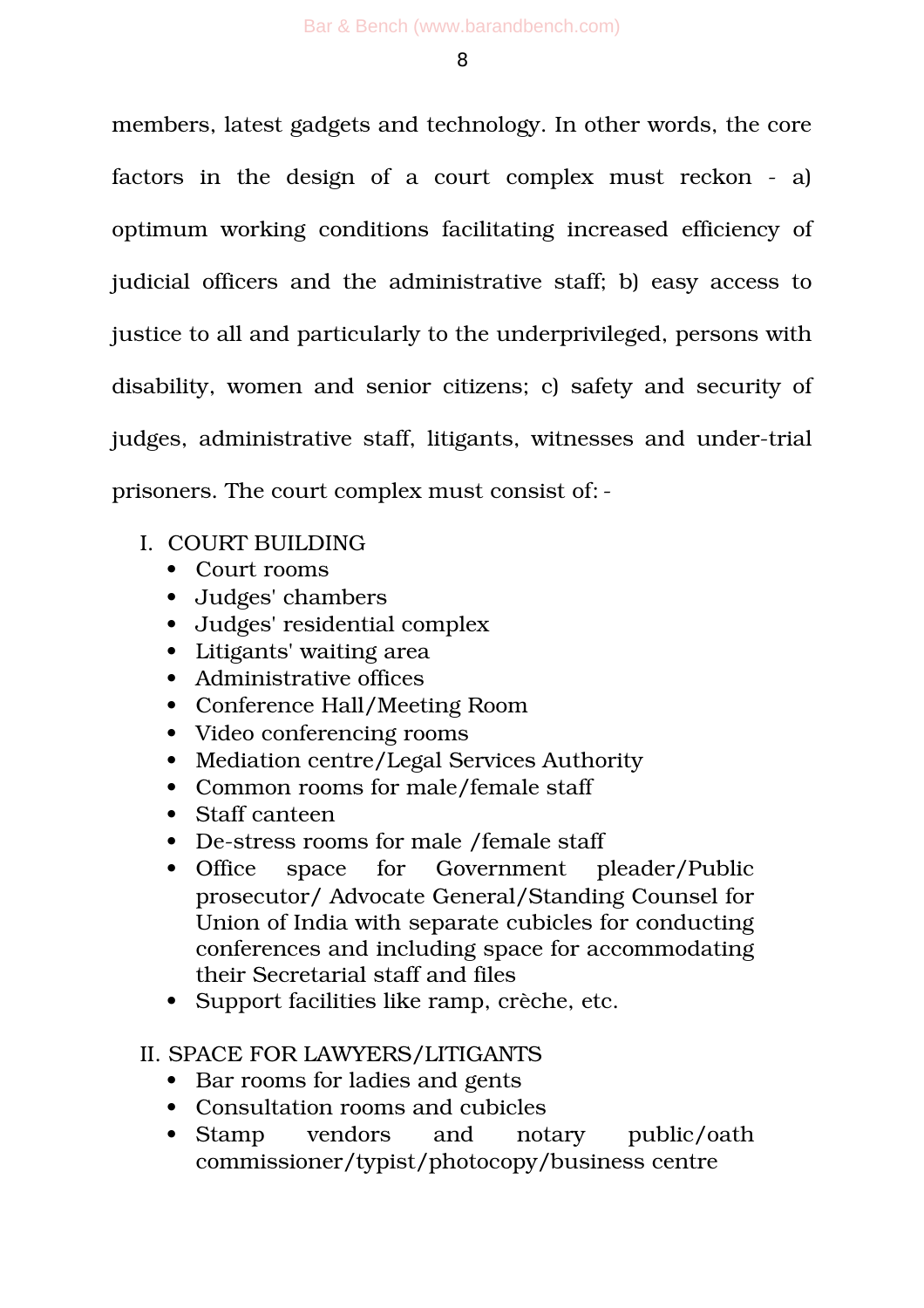- Library
- Canteen for lawyers and litigants
- Facilitation counter for litigants/visitors
- Support facilities

III.FACILITY CENTRE providing for common facilities for functioning of the complex unrelated to courts such as bank, post office, medical facility, disaster management, etc.

- IV.UTILITY BLOCK for accommodating the utility services such as A.C. plant, electrical sub-station, DG set/Solar panel, STP, Repair workshop, storage, garage, etc.
- V. JUDICIAL LOCK-UPS.

VI.STRONG ROOM FOR RECORD PRESERVATION.

VII.ADEQUATE PARKING SPACE for judges, lawyers, litigants and other visitors.

VIII.IT INFRASTRUCTURE FOR COMPUTERISATION AND eCOURTS

11. The finance needed for court infrastructure should be ideally placed under the head of planned expenditure which will be more specific, better managed and obviate any cut by the Governments. The budgeting must be from the demand side and cannot be from the supply side.

12. Apart from what we have stated above, we think it appropriate to issue the following directions which are the most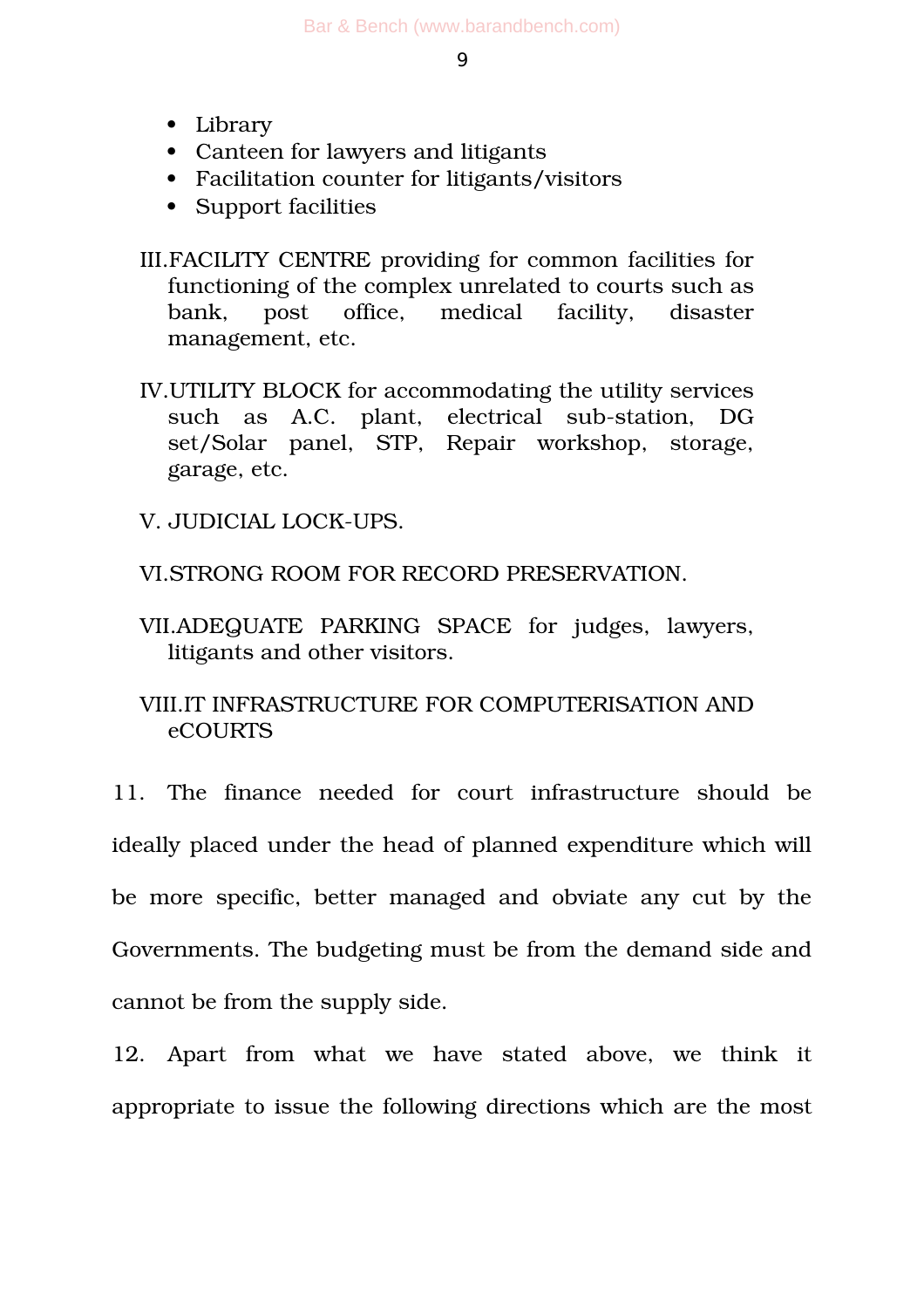fundamental and vital features to be provided at the earliest in all court complexes:

- (i) Basic amenities such as adequate seating space for litigant public as well as lawyers, sufficient waiting area with seating arrangements, proper lighting and electricity, functional air-conditioning/air-cooling/ heating, accessible clean drinking water with Reverse Osmosis (RO) facility, clean and hygienic washrooms separate for men, women, transgenders and physically handicapped persons, kiosk and functional canteens selling beverages and eatables at nominal rates, preferably managed by court staff are some amenities and facilities which ought to be ensured at court complexes throughout the country. If these are missing in our court complexes, it would be an appalling situation which requires immediate rectification.
- (ii) We must further ensure that all our court complexes are conducive and friendly for the differently-abled and towards this end, the Court complexes must have certain features for the benefit of the vulnerable persons such as persons with disability or visually impaired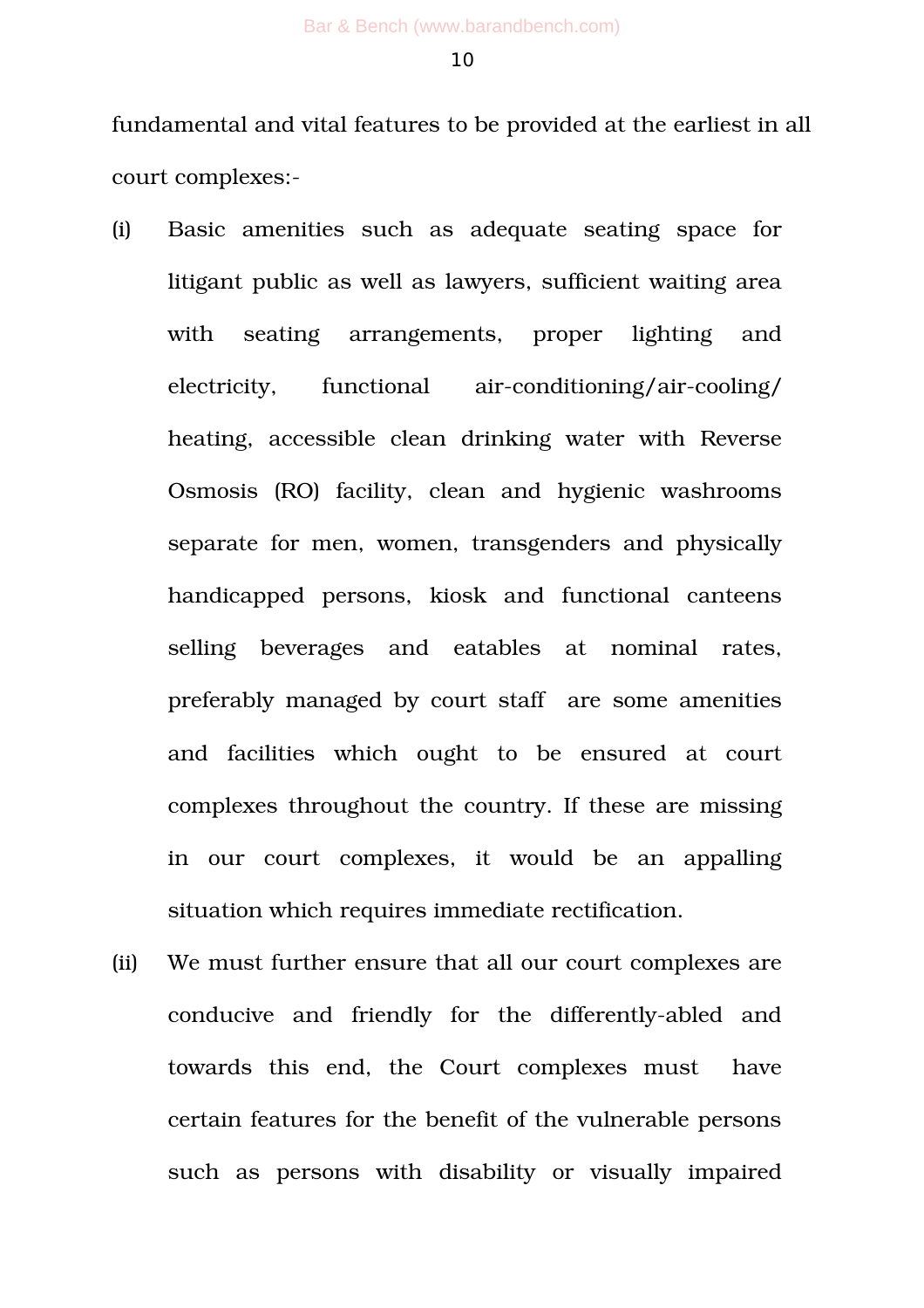persons. We have to move from disabled friendly buildings to workable and implementable differentlyabled friendly court infrastructure. Ramps for such categories of persons must be operable, feasible, tried and tested. Such ramps should definitely have steel railings and handles. The court infrastructure must also keep in view the accessibility for visually impaired persons and, therefore, court complexes must have tactile pavements and signage in braille for the benefit of visually impaired citizens. That apart, for ensuring easy movement of common citizens in the court complexes, there must be maps and floor plans of the entire court complex at entry and exit points and visible signage and directional arrows with colour coding throughout the court premises.

(iii) For saving the litigant public and other citizens from running one end to the other without any guidance in the Court complexes and for assisting them to reach their desired place, it is necessary that all court premises must establish a working and fully operational help desk at major alighting points with trained court staff to brief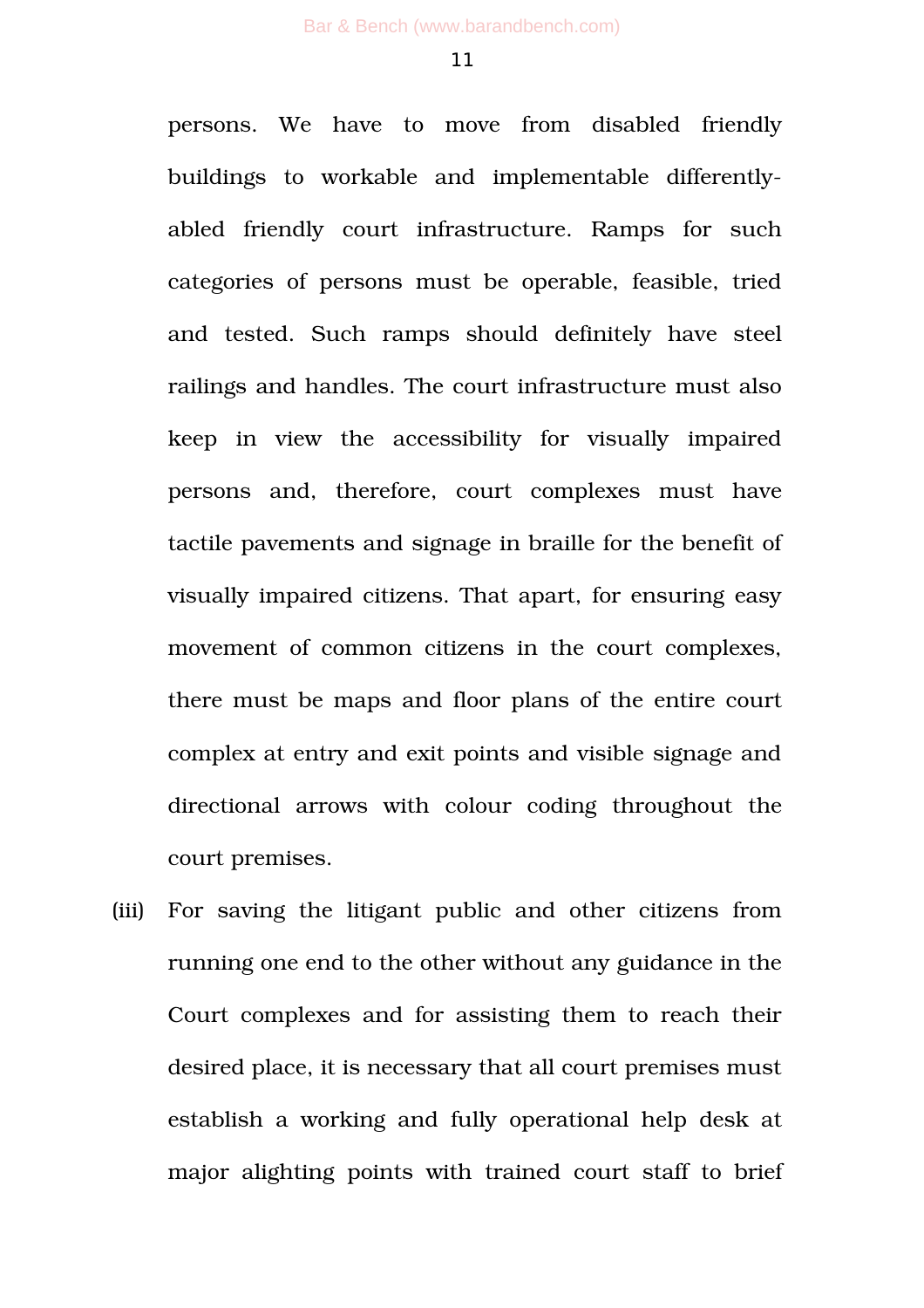and guide the citizens about the layout of the court premises.

- (iv) Court premises must also have sufficient number of functional electronic case display systems for litigants and lawyers with the feature of automatic update in every ten seconds.
- (v) With the increase in motor vehicles, including cars and two-wheelers, it is imperative that court premises have sufficient and proper parking space to ease vehicular traffic and avoid crowding. All upcoming court complexes must have provision for both sufficient underground and surface parking facilities segregated into four broad categories – for judges, court staff, lawyers and litigants. As far as the existing court complexes are concerned, the possibility and feasibility of constructing underground or multi level parking facilities must be explored.
- (vi) The court premises must have easy access at both entry and exit points. End to end connectivity of public transport systems must be ensured for court premises by starting feeder bus service and other dedicated transport services between major public transport points and court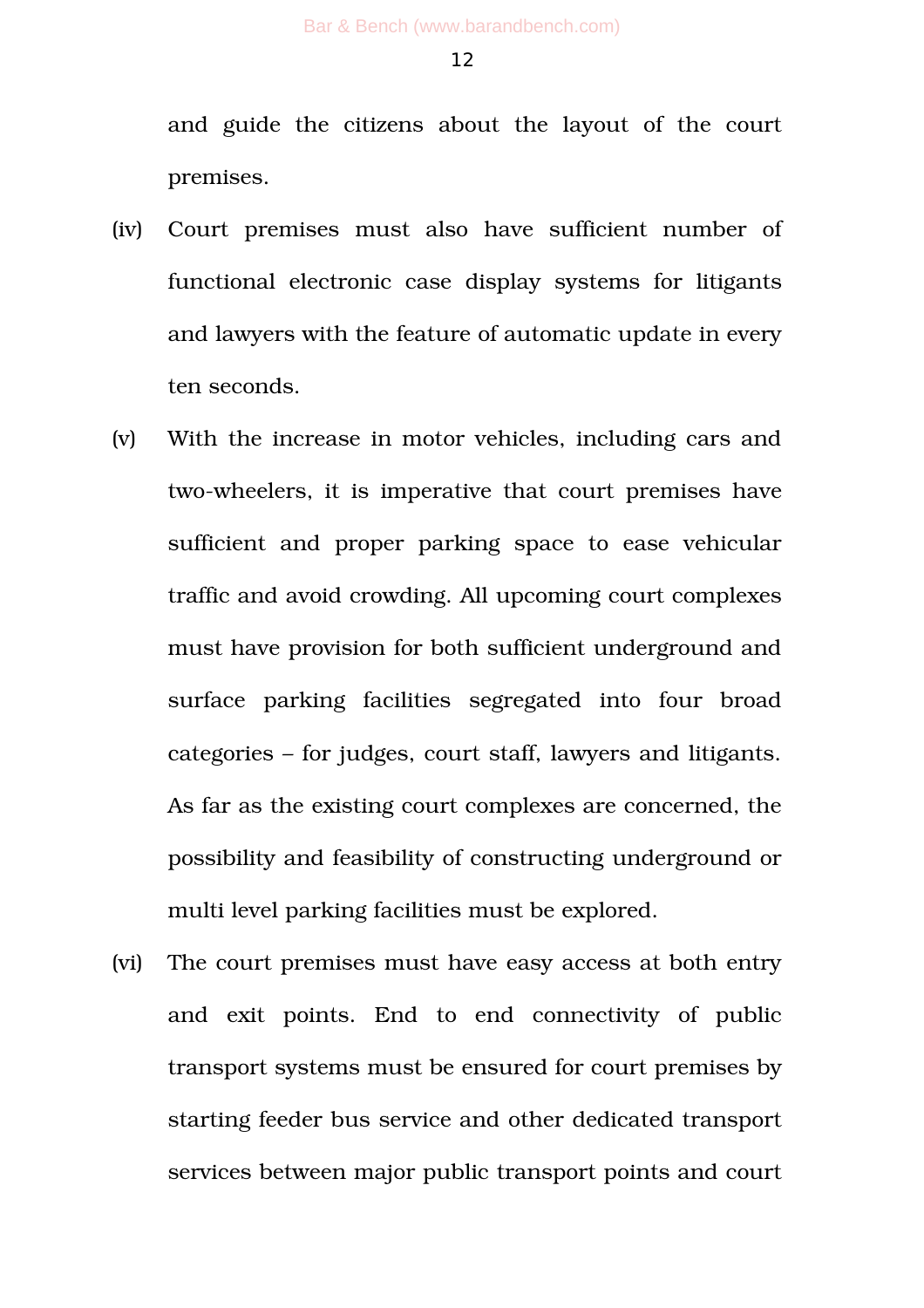complexes. Access to justice will forever remain an illusory notion if access to courts is not ensured.

- (vii) Court premises must be armed with better crowd management arrangements along with adequate security measures. It has been seen, time and again, that at the time of court proceedings of cases which are well covered by the media, the crowd management in court premises runs into utter chaos. Measures must be taken to ensure that whenever court premises are thronged with heightened crowds, there is smooth ingress and egress of both vehicular traffic as well as citizens in the court premises.
- (viii) Creche facility at nominal rates for toddlers, falling within the age group of 6 months to 6 years, of lawyers, clerks of lawyers, bar association staff and officers and employees of court registry must also be constructed. The said creche facility must not be just for the namesake, it has to be both functional as well as effective with proper space and equipment such as baby proofing and other toddler-friendly provisions. That apart, the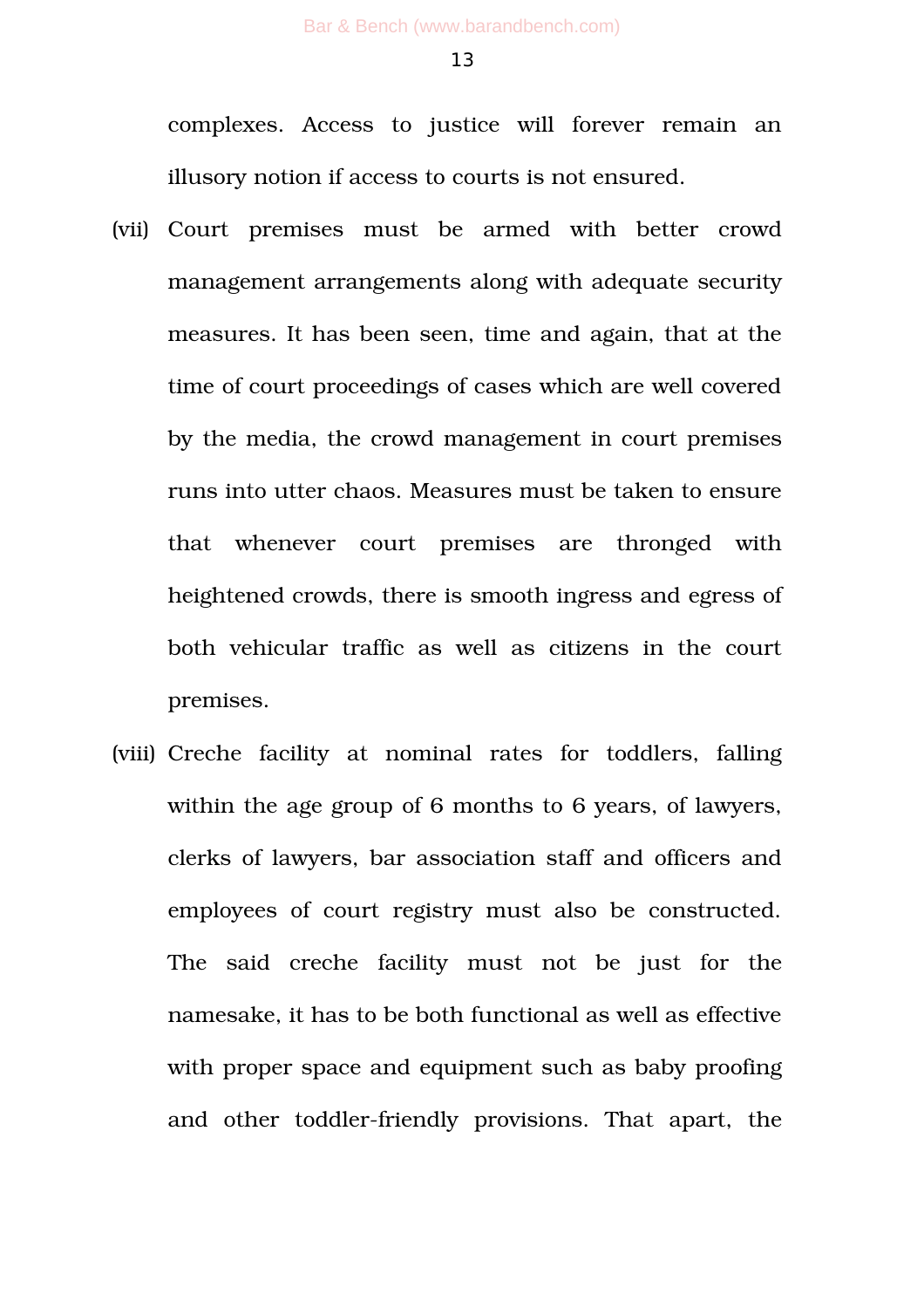courts should have a proper atmosphere for children and vulnerable witnesses.

- (ix) Professionally qualified court managers, preferably with an MBA degree, must also be appointed to render assistance in performing the court administration. The said post of Court managers must be created in each judicial district for assisting Principal District and Sessions Judges. Such Court Managers would enable the District Judges to devote more time to their core work, that is, judicial functions. This, in turn, would enhance the efficiency of the District Judicial System. These court managers would also help in identifying the weaknesses in the court management systems and recommending workable steps under the supervision of their respective judges for rectifying the same. The services of any person already working as a Court Manager in any district should be regularised by the State Government as we are of the considered view that their assistance is needed for a proper administrative set up in a Court.
- (x) Adequate residential accommodation for judicial officers and court staff is another infrastructural aspect which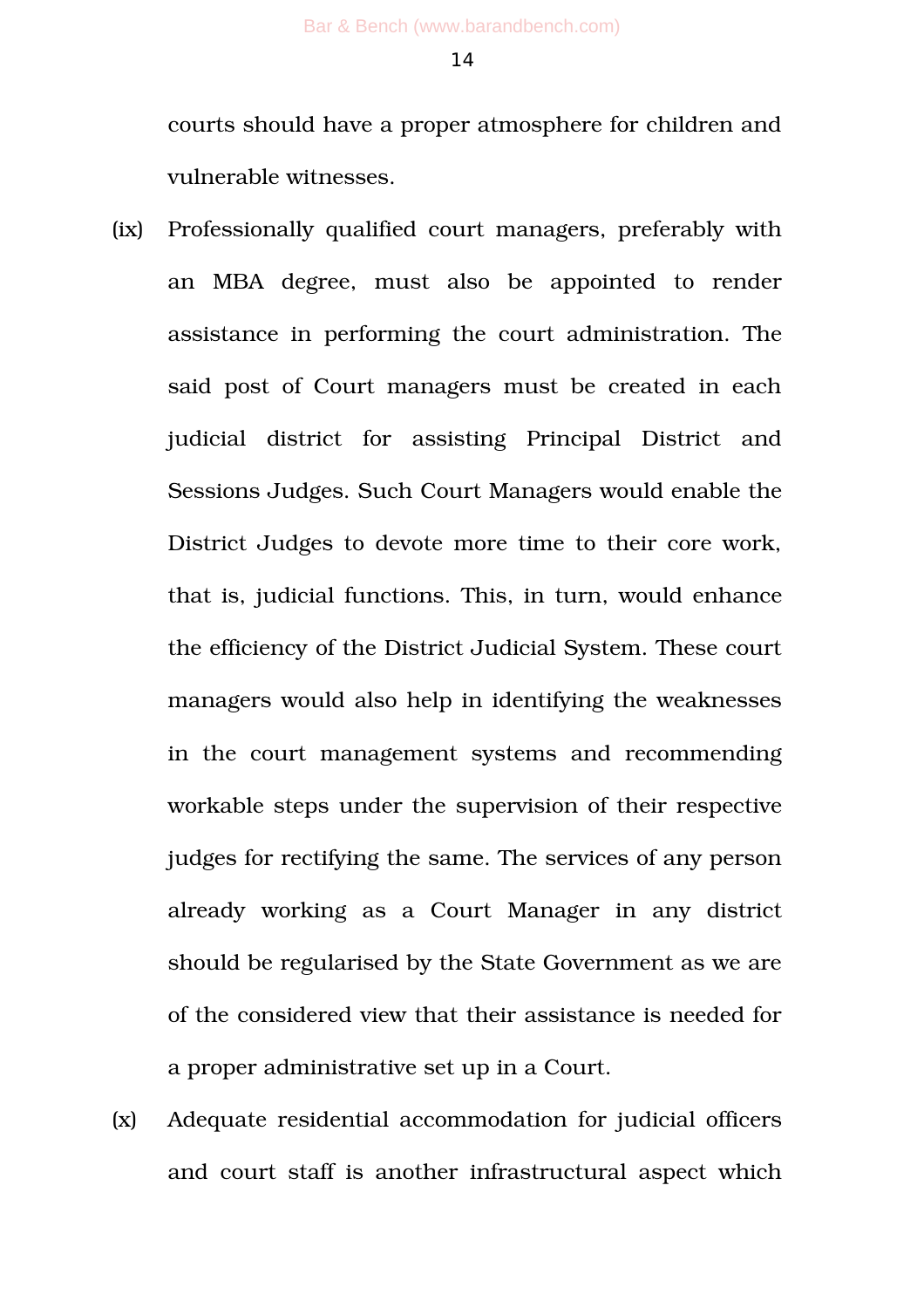requires immediate attention. The productivity of judicial officers and court staff who are not provided with residential quarters in and/or around the court premises gets negatively hampered. Thus, residential accommodation in proximity of court complexes for judicial officers and court staff must also be provided.

- (xi) There shall be solar power installation in each of the district court premises initially and thereafter, the same should spread to all other courts.
- (xii) Keeping in view the obtaining scenario, CCTV cameras should be placed at proper locations within the court complex.
- (xiii) To enhance the quality of speedy justice, video conferencing equipments and connectivity to jails shall be provided at the earliest.
- (xiv) The district court complex should have a dispensary with adequate medical staff and equipments.

13. It is clear that judicial infrastructure not only needs attention and budgeting but also effective utilization of the funds towards specific and proper ends so that the primary goal of access to justice for all is realized. Prompt measures are to be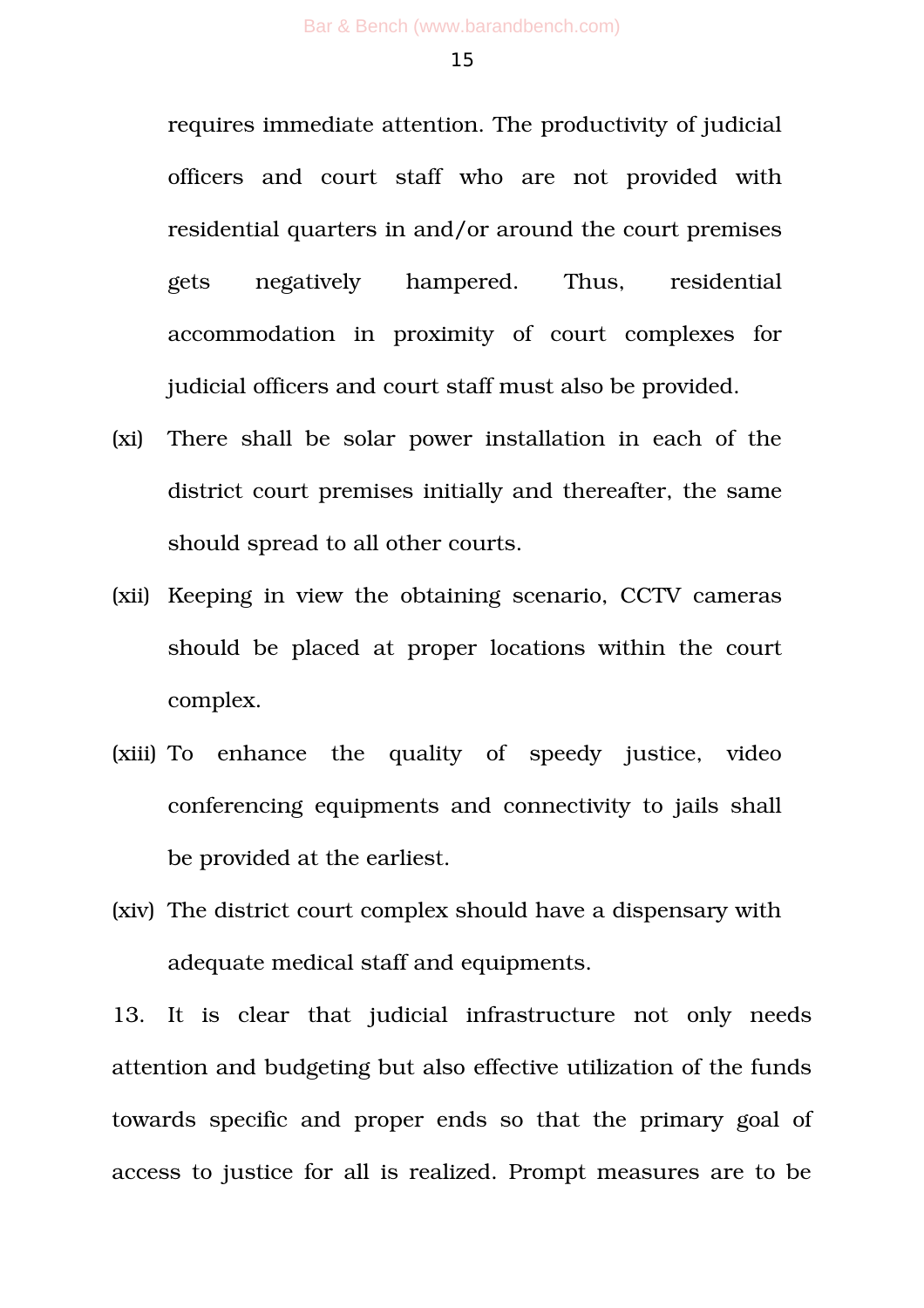undertaken and procrastination in these matters cannot brook delay where Rule of Law is supreme.

14. Let a copy of this order be sent to the Chief Secretaries of each of the States by the Registry requiring them to constitute a committee of which the Secretary of the Department of Law should be a Member to formulate the development plan as per the directions issued by us and present the status report so that further directions can be issued. The committee shall invite an officer from the High Court to be nominated by the Chief Justice of the High Court. Copies of the order passed today be sent to the Registrar Generals of all the High Courts.

15. Let the matter be listed on August 23, 2018 for filing of the plan and the status report and for issuance of appropriate directions.

> .……………………………,CJI [Dipak Misra]

 .……………………………..,J. [A.M. Khanwilkar]

 ……………………………..,J. [Dr. D.Y. Chandrachud]

New Delhi; August 02, 2018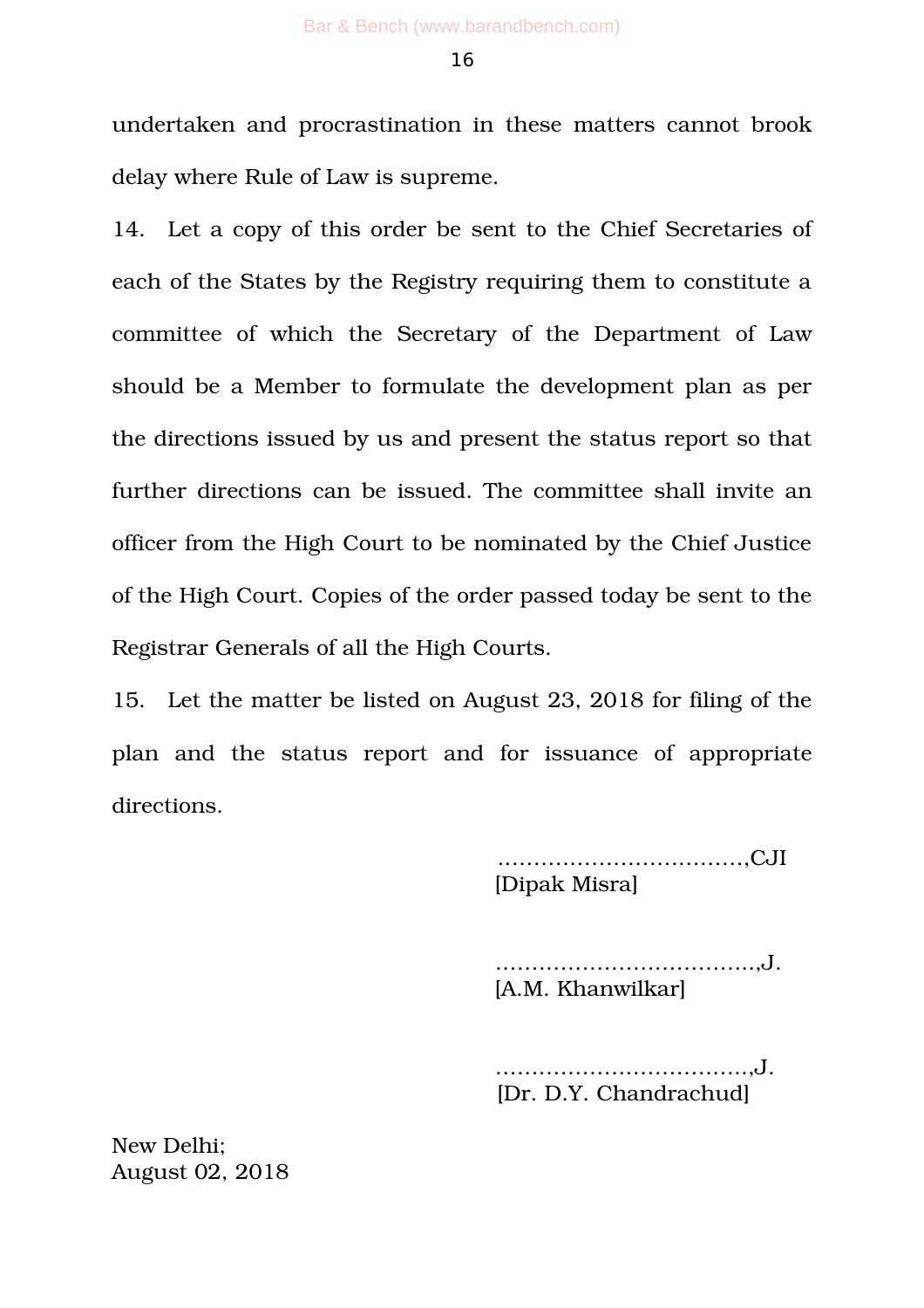#### **ITEM NO.1501 COURT NO.1 SECTION X**

 **S U P R E M E C O U R T O F I N D I A RECORD OF PROCEEDINGS**

#### **I.A. No. 279/2010 in Writ Petition (Civil) No. 1022/1989**

**ALL INDIA JUDGES ASSOCIATION & ORS. Petitioners**

 **VERSUS**

UNION OF INDIA & ORS. **(FOR ORDER IN I.A. NO. 279/2010 IN W.P.© NO. 1022/1989) Date : 02-08-2018 This matter was called on for hearing today. CORAM : HON'BLE THE CHIEF JUSTICE HON'BLE MR. JUSTICE A.M. KHANWILKAR HON'BLE DR. JUSTICE D.Y. CHANDRACHUD Mr. A.T.M. Sampath, Adv./A.C. For Petitioners Mr. Bharat Sangal, AOR Mr. S.N. Bhat, AOR Mrs. Amita Gupta, AOR Mr. Pravir Kumar Jain, AOR Mr. Abhijit Sengupta, AOR Mr. A. Venayagam Balan, AOR Mr. Rakesh Dahiya, AOR Mr. Akhilesh Kumar Pandey, AOR For Respondents UOI Mr. S. Wasim A. Qadri, Adv. Mr. T.A. Khan, Adv. Mr. A.K. Sharma, Adv. Mrs. Anil Katiyar, AOR State of H.P. Mr. Vikas Mahajan, Adv. Mr. Vinod Sharma, Adv. State of Haryana Mr. Arun Bhardwaj, Adv. Mr. Ashish Pandey, Adv. Mr. Prateek Rai, Adv. Ms. Gauraan Bhardwaj, Adv. Mr. Shrutanjaya Bhardwaj, Adv.**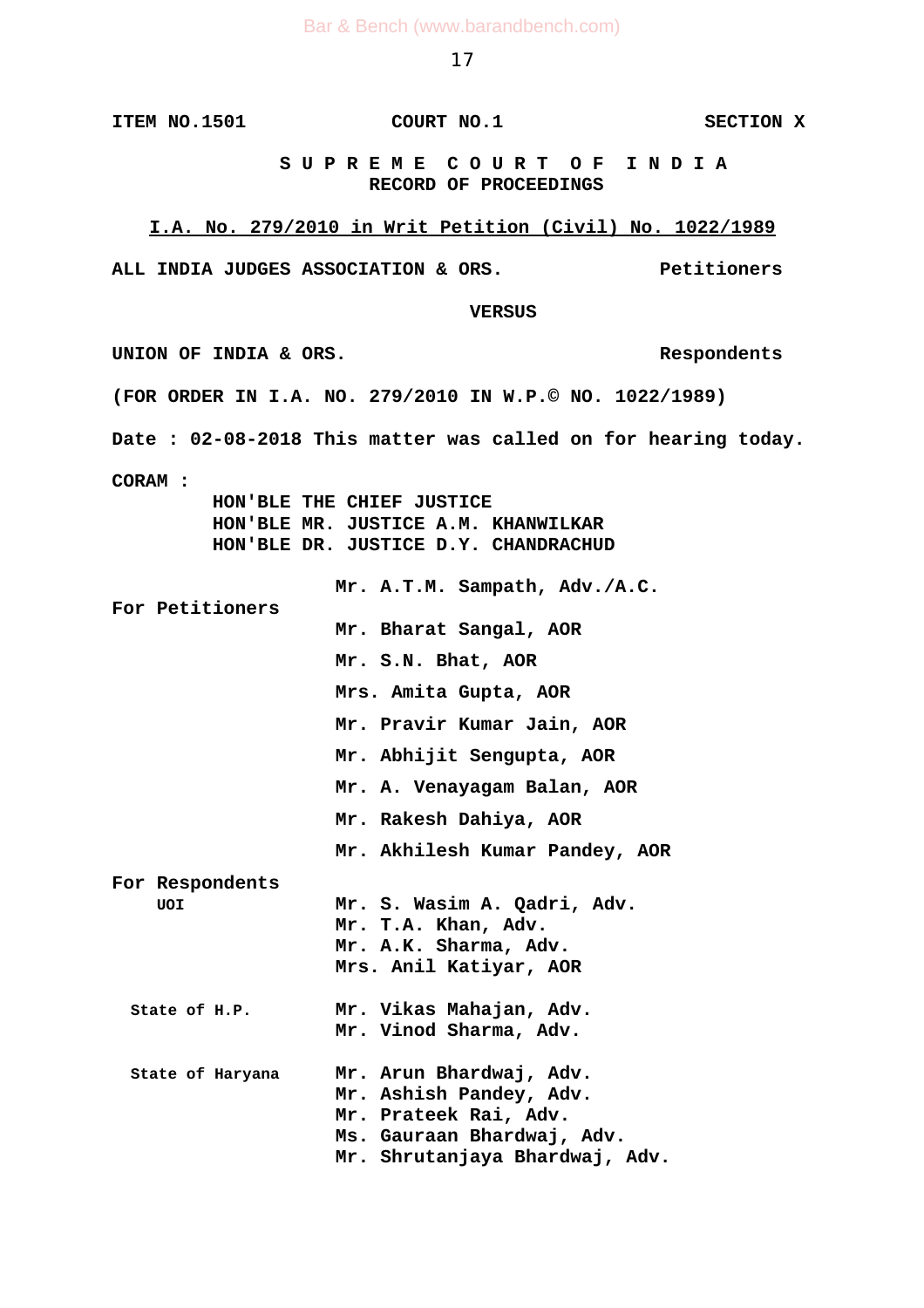| State of Mizoram          | Mr. K.N. Madhusoodhanan, Adv.<br>Mr. R. Sathish, Adv.                                                                                                                           |
|---------------------------|---------------------------------------------------------------------------------------------------------------------------------------------------------------------------------|
|                           | Ms. A. Subhashini, AOR                                                                                                                                                          |
| State of Goa              | Ms. Mayuri Nayyar Chawla, Adv.<br>Mr. Santosh Salvador Rebello, Adv.<br>Mr. P.S. Sudheer, Adv.<br>Ms. Shruti Jose, Adv.                                                         |
| State of Karnataka        | Mr. V.N. Raghupathy, AOR<br>Mr. Parikshit P. Angadi, Adv.                                                                                                                       |
| <b>State of Telangana</b> | Mr. S. Udaya Kumar Sagar, Adv.<br>Mr. Mrityunjai Singh, Adv.                                                                                                                    |
| State of Arunachal P.     | Mr. Anil Shrivastav, AOR<br>Mr. Rituraj Biswas, Adv.                                                                                                                            |
| State of Tripura          | Mr. Shuvodeep Roy, Adv.<br>Mr. Rituraj Biswas, Adv.                                                                                                                             |
| <b>U.T. of Puducherry</b> | Mr. V.G. Pragasam, AOR<br>Mr. S. Prabu Ramasubramanian, Adv.                                                                                                                    |
| <b>State of Nagaland</b>  | Mrs. K. Enatoli Sema, Adv.<br>Mr. Amit Kumar Singh, Adv.<br>Mr. Z.H. Isaac Haiding, Adv.                                                                                        |
| State of Bihar            | Mr. Gopal Singh, AOR<br>Mr. Manish Kumar, Adv.<br>Mr. Shivam Singh, Adv.<br>Mr. Aditya Raina, Adv.<br>Mr. Shreyas Jain, Adv.<br>Ms. Aprajit Sud, Adv.<br>Mr. Kumar Milind, Adv. |
| State of T.N.             | Mr. M. Yogesh Kanna, AOR<br>Mr. S. Partha Sarathi, Adv.                                                                                                                         |
|                           | Mr. T.N. Rama Rao, Adv.<br>Mr. Hitesh Kumar Sharma, Adv.<br>Mr. T. Veera Reddy, Adv.<br>Mr. T.V. George, AOR                                                                    |
|                           | Mr. Ajay Bansal, Adv.<br>Mr. Gaurav Yadava, Adv.<br>Ms. Veena Bansal, Adv.                                                                                                      |
| U.T. of A&N               | Ms. G. Indira, AOR<br>Mr. K.V. Jagdishvaran, Adv.                                                                                                                               |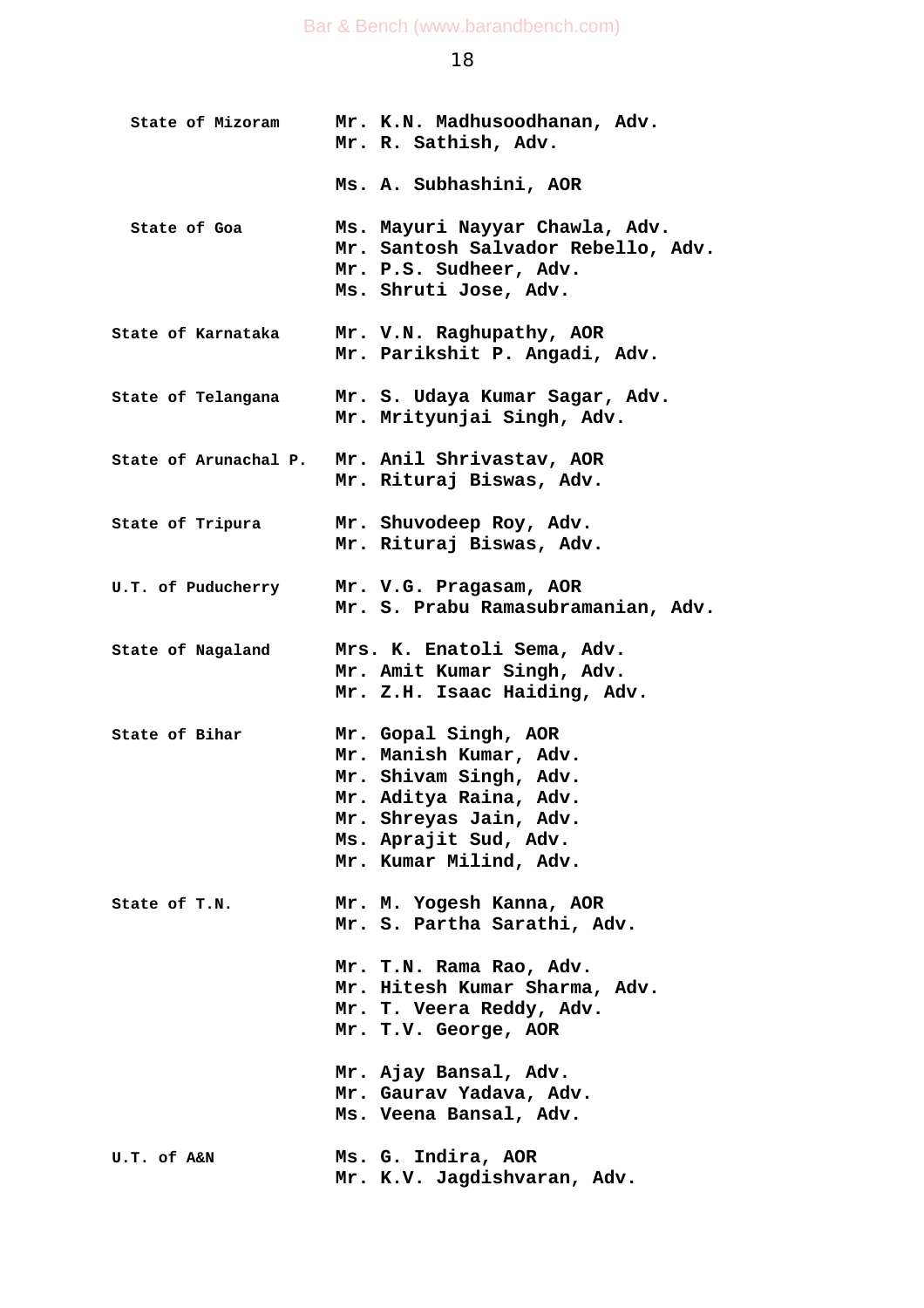| State of Punjab       | Mr. Karan Bharihoke, AOR<br>Ms. Navkiran Bolay, Adv.                                                                                 |
|-----------------------|--------------------------------------------------------------------------------------------------------------------------------------|
| State of Rajasthan    | Mr. S.S Shamshery, AAG, Rajasthan<br>Mr. Amit Sharma, Adv.<br>Mr. Ankit Raj, Adv.<br>Ms. Indira Bhakar, Adv.<br>Ms. Ruchi Kohli, AOR |
| State of Chhattisgarh | Mr. Aniruddha P. Mayee, AOR<br>Ms. Charudatta Mahindrakar, Adv.<br>Mr. A. Selvin Raja, Adv.<br>Mr. Chirag Jain, Adv.                 |
| State of Kerala       | Mr. G. Prakash, AOR<br>Mr. Jishnu M.L., Adv.<br>Mrs. Priyanka Prakash, Adv.<br>Mrs. Beena Prakash, Adv.                              |
| Jharkhand HC          | Mr. Krishnanand Pandeya, AOR                                                                                                         |
| State of uttarakhand  | Ms. Rachana Srivastava, AOR<br>Ms. Monika, Adv.                                                                                      |
| State of Gujarat      | Ms. Hemantika Wahi, AOR<br>Ms. Jesal Wahi, Adv.<br>Ms. Vishakha, Adv.<br>Ms. Mamta Singh, Adv.                                       |
|                       | Mr. Ashok K. Srivastava, AOR                                                                                                         |
|                       | Mr. Arun K. Sinha, AOR                                                                                                               |
|                       | Mr. Anip Sachthey, AOR                                                                                                               |
|                       | Mr. Ashok Mathur, AOR                                                                                                                |
|                       | Mr. Ajit Pudussery, AOR                                                                                                              |
|                       | Mr. B. D. Sharma, AOR                                                                                                                |
|                       | Mrs. Bina Gupta, AOR                                                                                                                 |
|                       | Mr. C.N. Sree Kumar, AOR                                                                                                             |
|                       | Mr. D.N. Goburdhan, AOR                                                                                                              |
|                       | Mr. Gopal Balwant Sathe, AOR                                                                                                         |
|                       | Mr. Guntur Prabhakar, AOR                                                                                                            |
|                       | Mr. K. Ram Kumar, AOR                                                                                                                |
|                       | Mr. L.K. Pandey, AOR                                                                                                                 |
|                       | Mr. M. Veerappa, AOR                                                                                                                 |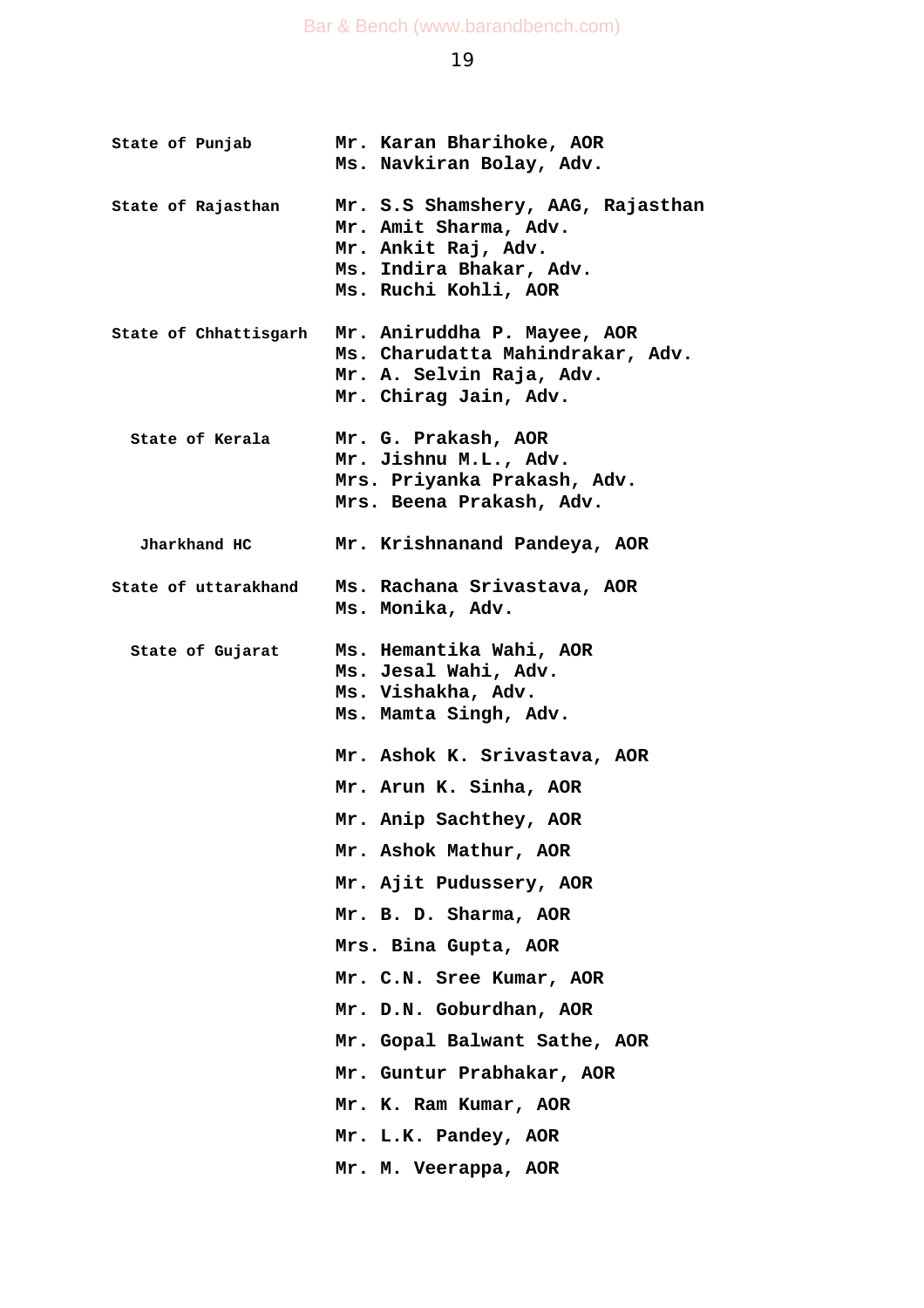**Mr. M.A. Krishna Moorthy, AOR M/S. Gagrat And Co, AOR Mr. Naresh K. Sharma, AOR Mr. Parijat Sinha, AOR Mr. P.K. Jain, AOR Mr. P. Parmeswaran, AOR Mr. Pradeep Misra, AOR Mr. Raj Kumar Mehta, AOR Mr. R.N. Keswani, AOR Mr. R. Sathish, AOR Mr. Surya Kant, AOR Mr. Sunil Kumar Jain, AOR Mr. S.K. Bhattacharya, AOR Mr. S.R. Setia, AOR Mr. Sanjay Parikh, AOR Mr. Shrish Kumar Misra, AOR Mr. Tara Chandra Sharma, AOR Mr. T.L. Garg, AOR Mr. T.G. Narayanan Nair, AOR Mrs. V.D. Khanna, AOR Mr. Pravir Choudhary, AOR Mr. Anil Nag, AOR M/S. Arputham Aruna And Co, AOR Mr. K.R. Sasiprabhu, AOR Mr. Ranjan Mukherjee, AOR Ms. S. Janani, AOR Mr. Haresh Raichura, AOR Mr. Jitendra Mohan Sharma, AOR Mr. Annam D. N. Rao, AOR Mrs. Revathy Raghavan, AOR Mr. Ashok Kumar Singh, AOR Mr. Rakesh K. Sharma, AOR Mrs. D. Bharathi Reddy, AOR Dr. J.P. Dhanda, AOR**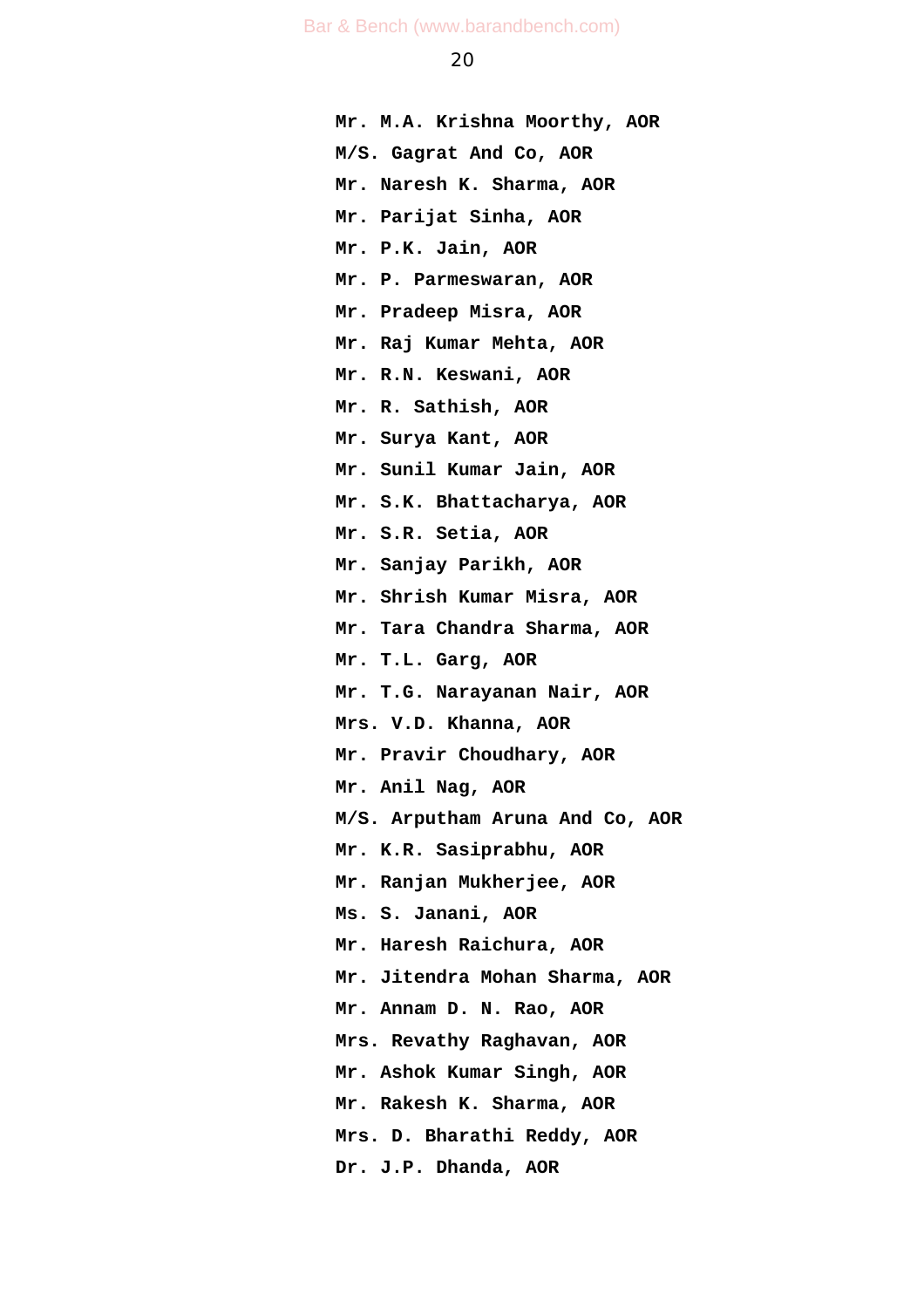**Mr. Chander Shekhar Ashri, AOR Mr. B.S. Banthia, AOR Mr. Mukesh K. Giri, AOR Ms. N. Annapoorani, AOR Mr. Kishan Datta, AOR Mrs. Anjani Aiyagari, AOR Mr. Radha Shyam Jena, AOR Mr. Prashant Kumar, AOR Ms. Asha Gopalan Nair, AOR Mr. P.I. Jose, AOR Mr. Rajiv Mehta, AOR Ms. Kumud Lata Das, AOR Mr. Praveen Swarup, AOR Ms. Meera Mathur, AOR Mr. Kamal Mohan Gupta, AOR Mr. Ratan Kumar Choudhuri, AOR Mr. Sanjay Jain, AOR Mr. Rashmikumar Manilal Vithlani, AOR Mr. V.K. Sidharthan, AOR Mr. Romy Chacko, AOR Dr. Kailash Chand, AOR M/s. Corporate Law Group, AOR Dr. Sushil Balwada, AOR Mr. Rajesh Srivastava, AOR Ms. Anitha Shenoy, AOR Mr. Kanhaiya Priyadarshi, AOR Mr. Anupam Lal Das, AOR Mr. Ravi Prakash Mehrotra, AOR M/s. Parekh & Co., AOR Mr. Ajay Sharma, AOR Mr. T. Mahipal, AOR Mr. Amit Kumar, AOR Mr. P.V. Yogeswaran, AOR Mr. P.V. Dinesh, AOR**